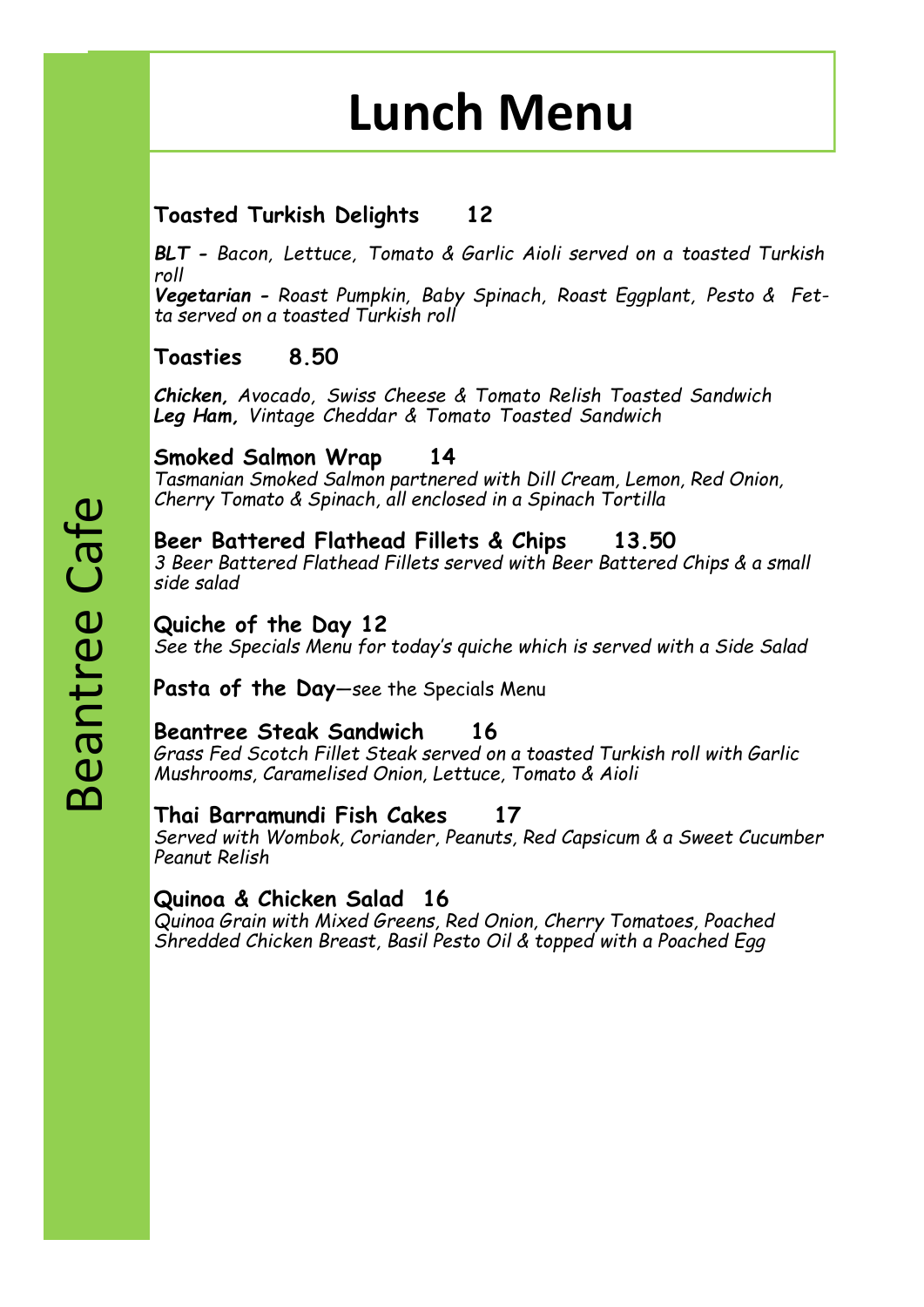# **DRINKS**

### **HOT BEVERAGES**

|                                              |                                             | <b>CUP</b> | <b>MUG</b> |
|----------------------------------------------|---------------------------------------------|------------|------------|
| Long black, Macchiato, Piccolo               |                                             | 3          |            |
| Cappuccino, Flat White, Latte, Hot Chocolate |                                             | 3.6        | 4.2        |
| Chai Latte                                   |                                             | 4          | 4.7        |
| Mocha                                        |                                             | 4          | 4.7        |
| Iced Coffee, Iced Chocolate                  |                                             | 5.5        |            |
| Babycino                                     |                                             | 1          |            |
| <b>EXTRAS:</b>                               | Decaf, Soyor Almond Milk                    | 0.5        |            |
| <b>Flavourings:</b>                          | Caramel, Vanilla, Hazelnut<br>(GLUTEN FREE) | 0.5        |            |

## **TEAS**

Loose leaf available in Bushells, Earl Grey, English Breakfast, Irish Breakfast, Gunpowder Green, Darjeeling, Lemongrass & Ginger, Camomile or Peppermint **3.6**

| Tea for 2                | 5.0 |
|--------------------------|-----|
| Chai Tea - Made on water | 3.6 |
| Made on milk             | 4.6 |

### **COLD BEVERAGES**

| <b>Fresh Squeezed Fruit:</b> Orange, Apple, Carrot, Beetroot, Celery OR Ginger<br>Have just one or make up your own combination | 5.0 |     |
|---------------------------------------------------------------------------------------------------------------------------------|-----|-----|
| <b>Bottled Juice:</b> Apple, Pineapple<br>Apple & Passionfruit, Apple & Guava, Apple & Mango                                    | 3.5 | 3.0 |
| Iced Tea: Lemon or Mango                                                                                                        | 3.5 |     |
| Coca-Cola, Diet Coke, Coke Zero (per glass)                                                                                     | 3.0 |     |
| Saxby's Lemonade, Lemon Squash, Raspberry, Ginger Beer                                                                          | 3.5 |     |
| Sparkling Mineral Water                                                                                                         | 3.5 |     |
| Milkshakes: Strawberry, Chocolate, Caramel, Vanilla or Coffee                                                                   |     | 5.5 |
| <b>Smoothies:</b> Banana or Mixed Berryb                                                                                        | 5.5 |     |